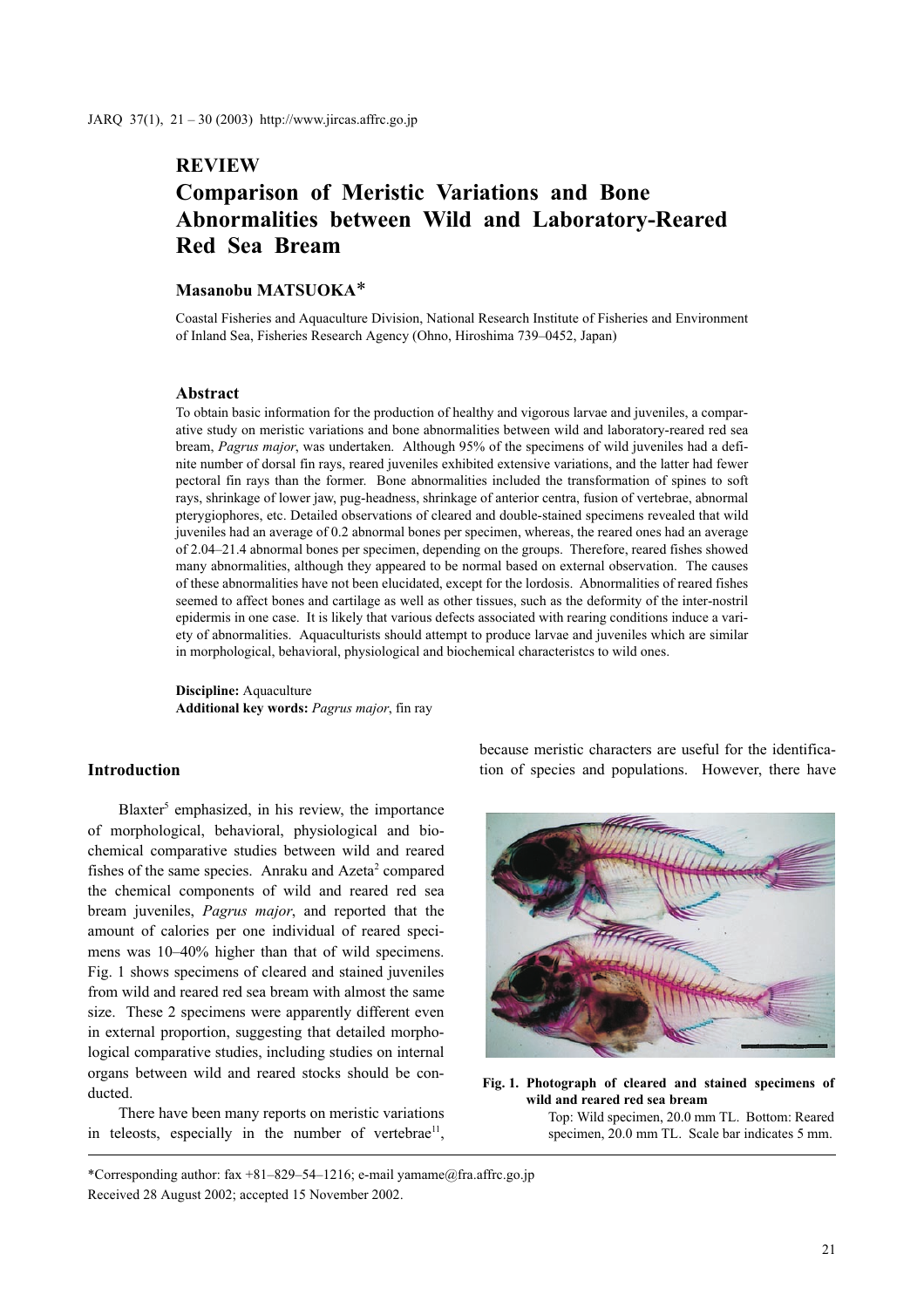been few detailed comparative studies on meristic variations in many characters between wild and reared specimens of the same species. More than one thousand papers have been published on the anomalies of fishes, mainly in adults (see,  $Dawson^{7-9}$ ). Information on the anomalies of reared fishes has been gradually increasing3,16,17,25–28. The majority of such information is related to serious anomalies which can be observed even based on external morphological characters. There are few detailed examinations on slight anomalies of internal characters, particularly from the viewpoint of comparison between wild and reared fishes of the same species.

This study aimed at analyzing the meristic variations and bone abnormalities in both wild and reared red sea bream juveniles.

#### Materials and methods

Specimens examined consisted of 2 groups of wild fishes and 4 groups of reared fishes. Wild group A: 100 specimens (range 21.0–51.5 mm in total length (TL)) collected in Shijiki Bay (Nagasaki prefecture) in 1977. Wild group B: 59 specimens (range 12.3–28.6 mm TL) collected in the coastal area of Kumihama (Kyoto prefecture) in 1980 and 1981. Reared group A1: 50 specimens (range 14.0–20.9 mm TL) reared at the Fisheries Research Station, Kyoto University in 1981. Reared group A2: 50 specimens (range 8.15–12.5 mm TL) reared from eggs spawned by the same parental stock as that of Reared A1, but reared in another tank. Reared group B: 50 specimens (range 12.2–20.1 mm TL) reared at the Fisheries Farming Center B in 1981. Reared group C: 25 specimens (range 31.0–72.0 mm TL) reared at the Fisheries Farming Center C in 1977.

Specimens fixed in 10% formalin solution were cleared and stained by the bone staining methods of Hollister<sup>15</sup> for the Wild A group and Taylor<sup>30</sup> for the Reared C group, and by the bone and cartilage staining method of Dingerkus and Uhler $10$  for the other groups. These 3 methods did not affect the examination of meristic variations and bone abnormalities.

Observations were made under a stereomicroscope. For meristic characters such as the numbers of vertebrae, pleural and dorsal ribs and fin rays, counts were performed. The number of vertebrae was counted in all the groups. In the reared groups, accurate counting of the number of vertebrae was difficult because a large number of specimens had fused centra. Gabriel<sup>13</sup> suggested that the counting of the arch elements was a more reliable method than the counting of centra. Therefore, a centrum with 2 neural spines and/or 2 haemal spines was considered to be formed by fusion and counted as 2, even if the centrum itself did not show any indication of fusion in appearance. The numbers of pleural and dorsal ribs were counted in relatively larger specimens of the Wild A and Reared C groups, because of the late attainment of their full complements. The number of fin rays was counted in the 2 wild groups and 3 reared groups, except for the Reared A2 group in which the fin rays were still in the course of formation. Two rays articulated with the most posterior distal radial in the dorsal and anal fins were counted as 1 in this study. The numbers of pectoral and pelvic fin rays were counted on the left body side. Bone abnormalities were examined in all the groups.

Bone description and terminology recommended by Matsuoka<sup>23</sup> were adopted in the current study.

#### **Results**

#### 1. Meristic variations

The number of vertebrae in all the spariform fishes was  $10+14=24$  (abdominal vertebrae+caudal vertebrae  $=$  total vertebrae)<sup>1</sup>. In the Wild A group, 98 specimens  $(98\%)$  had 24 (10+14) vertebrae. Two specimens (2%) had 25 (10+15) vertebrae, including 1 specimen (1%) with a fused caudal centrum counted as 2. All the specimens in the Wild B group had  $24 (10+14)$  vertebrae. In the Reared A1 group, 48 specimens (96%) had 24  $(10+14)$  vertebrae, including 10 specimens  $(20\%)$  with a fused centrum. Two specimens  $(4\%)$  had 23  $(10+13)$ vertebrae. The reared A2 group consisted of relatively smaller specimens, and in some of the specimens a few pleural centra were still in the course of formation. Most of the specimens seemed to have  $24$  (10+14) vertebrae, based on arch elements, but 36 specimens (72%) had 1 or more fused centra. All the specimens in the Reared B group had  $24(10+14)$  vertebrae, including 1 specimen (2%) with a fused centrum. In the Reared C group, 23 specimens (92%) had 24 (10+14) vertebrae, including 4 specimens (16%) with a fused centrum. Two specimens  $(8\%)$  had 24  $(9+15)$  vertebrae.

All the 17 specimens (range 27.0–51.5 mm TL) in the Wild A group had 8 pairs of pleural ribs. In 25 specimens (range 31.0–72.0 mm TL) of the Reared C group, 21 specimens had 8 pairs of pleural ribs. Three specimens had 7 pairs and 1 specimen had 7 and 8 pleural ribs on either body side. The number of dorsal ribs was more variable in the wild specimens than other meristic characters. In the Wild A group, 13 specimens had 12 pairs of dorsal ribs. Three specimens had 11 and 12 dorsal ribs, and 1 specimen 12 and 13 on either body side. On the other hand, only 2 specimens had 12 pairs of dorsal ribs in the Reared C group. Others had 11 pairs (11 specimens), 11 and 12 (11 specimens), and 12 and 13 (one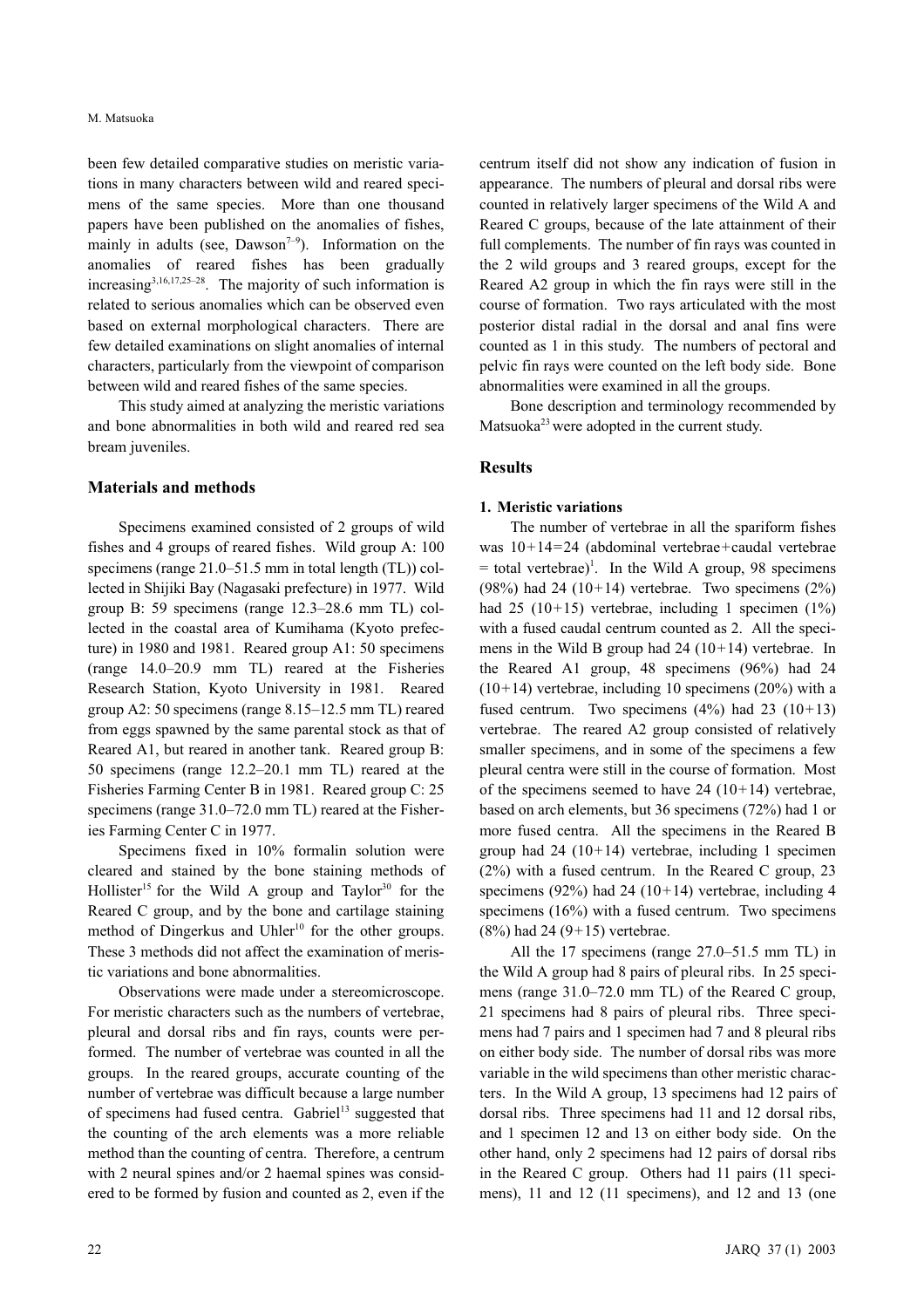specimen) on either body side.

Fig. 2 shows the variations in the number of dorsal fin rays. In the 2 wild groups, the majority of the specimens (96% in the Wild A group and 94.9% in the Wild B group) had a fin ray formula of XII-10 (12 spines-10 soft rays). A few specimens with XI-10, XII-9, XII-11 or XIII-9 rays were observed. In contrast, the number of dorsal fin rays in the reared groups was considerably variable and specimens with XII-10 rays did not account for more than 50% (the minimum was 20% in the Reared B group). These variations in appearance included the following 2 abnormalities of development in the dorsal fin rays. One involved an extra small spine which was often formed, just anteriorly to the original first one (arrow in G of Fig. 4). The other abnormality involved the original most posterior spine which often exhibited an intermediate structure between the spine and soft ray, i.e.

Reared A1 n=50 Wild A  $n = 100$ requency (%) 80 Frequency (%) ו<mark>וסווג'וגוגוגולוגוגוגוגוגולוגוגרוגוגולוגוגול</mark><br>טולפוויסטולס פונסטולס<br>טו פ  $\alpha$ Reared  $B$   $n = 50$ Frequency (%) Wild  $B$   $n=59$ 100  $\alpha$  $\alpha$  $\frac{1}{9}$  10  $\frac{1}{10}$  11  $\frac{1}{9}$ Frequency (%) 60 Reared C n=25 Frequency (%) 4f 20 **IXIIXI**<br>Frote o  $\frac{x}{10}$ ik<br>P  $\frac{\overline{x}}{11}$ IDX<br>Or XI<br>11 XII<br>10

Fig. 2. Frequency distribution (%) of number of dorsal fin rays in respective wild (A, B) and reared (A1, B, C) groups of red sea bream

XII-10 denotes 12 spines-10 soft rays. Number in circle indicates undifferentiated ray. Arrows show recounted frequency distribution to eliminate the influence of abnormal rays in reared groups.

a thin and long spine or a soft ray with a few segmentations only on the distal tip (A in Fig. 4). In some of the specimens, the ray was still undifferentiated to spine with a sharply pointed tip or appeared as a soft ray with segmentation even at the size where differentiation should have usually been completed. Such undifferentiated rays (denoted by a circle in the Reared A1 and Reared B groups in Fig. 2) were not observed in the Reared C group which consisted of larger specimens, where they probably grew to become intermediate rays. Recounting of the dorsal fin rays was performed to distinguish such abnormalities of development from normal meristic variations: the extra small spine located anteriorly to the original first one was not included and the original most posterior spine was counted as a spine even if it was an intermediate ray or was undifferentiated (arrows in Fig. 2). The number of specimens with XII-9 rays, indicating a decrease in the number of soft rays, ranged from about 20 to 40% in the reared groups.

Fig. 3 shows the variations in the numbers of anal, pectoral and caudal fin rays. Variations in the number of anal fin rays in the reared groups were considerably fewer than those of the dorsal fin rays, except for the





III-8 denotes 3 spines and 8 soft rays. 9–8 indicates 9 soft rays in the upper lobe and 8 soft rays in the lower lobe. Stippled bar shows the frequency of fusion between rays in caudal fin.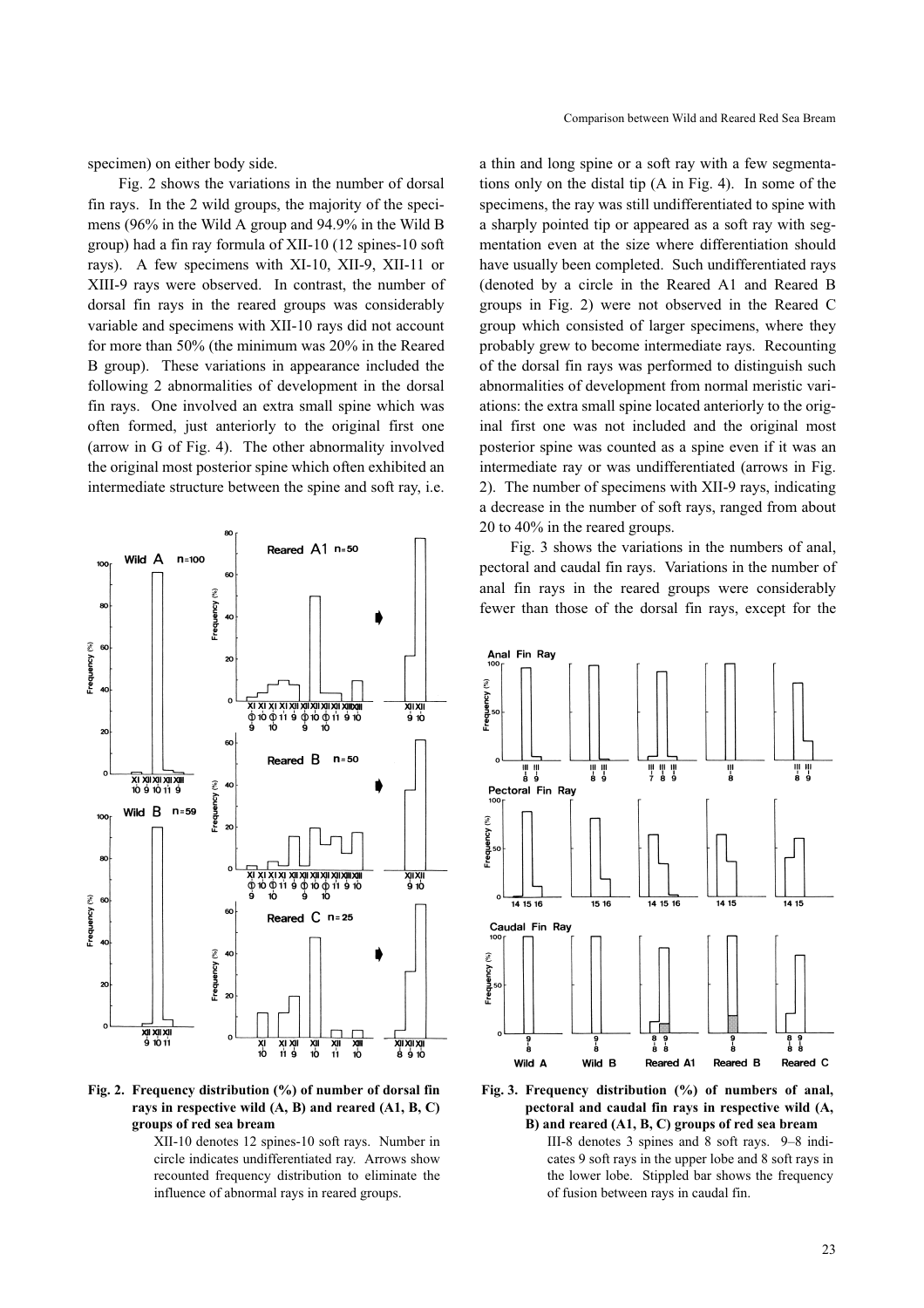

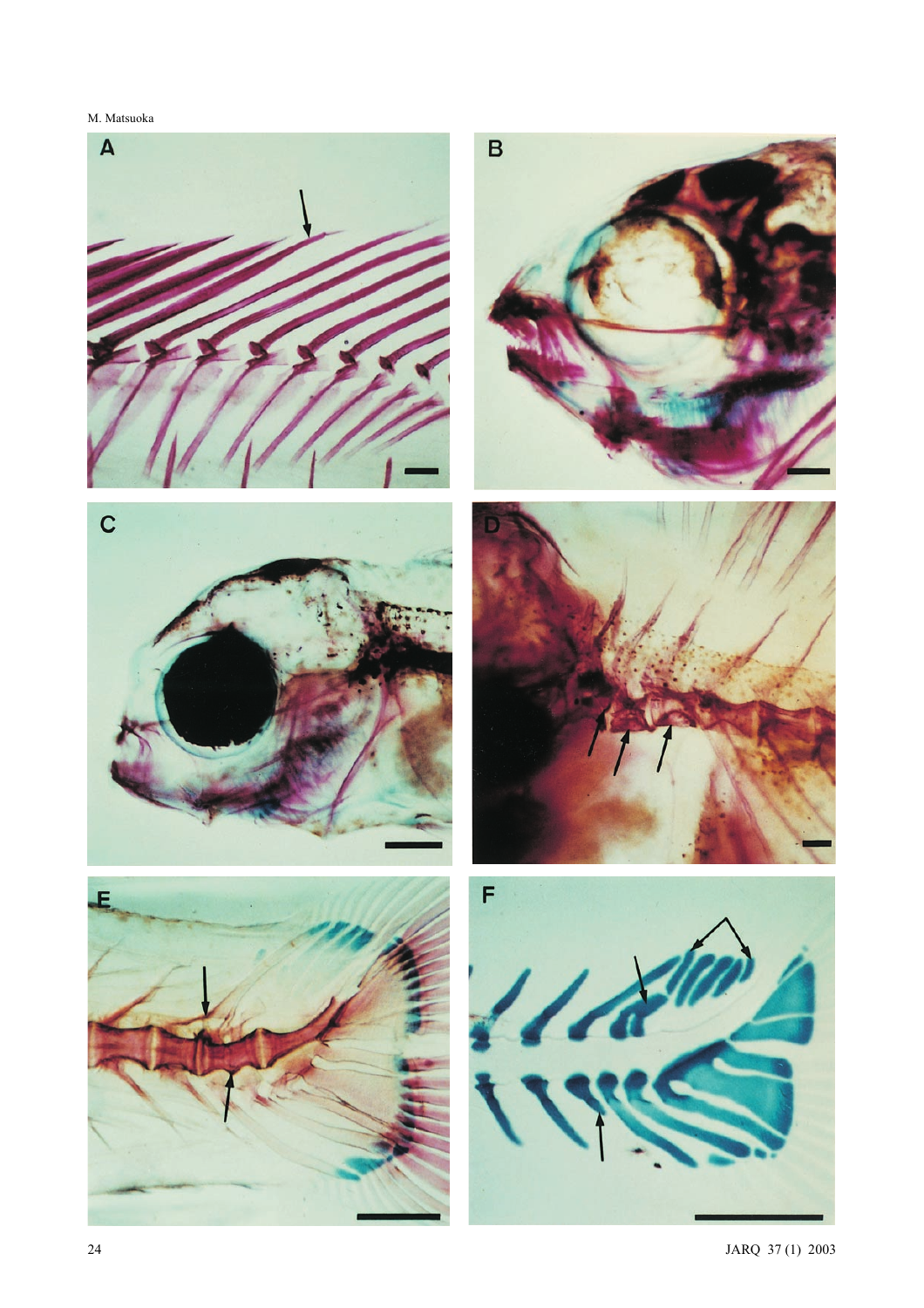Comparison between Wild and Reared Red Sea Bream



#### Fig. 4. Photographs showing abnormal bones in cleared and stained specimens of reared red sea bream

- A : 47.0 mm TL with intermediate ray having a few segmentations on only the distal tip (arrow).
- B : 16.6 mm TL with shortened lower jaw.
- C : 9.70 mm TL with both shortened upper and lower jaws.
- D : 21.1 mm TL with deformed anterior 3 centra (arrows).
- E : 17.1 mm TL with fused caudal centra and fused neural arches (arrows), etc.
- F : 8.75 mm TL with fused neural arches, shortened haemal spine and excessive formation of epurals (arrows).
- G : 16.0 mm TL with branched first proximal radial and an extra small spine (arrows).
- H : 16.8 mm TL with completely separated first proximal radial (arrows).
- I : 8.10 mm TL with a large process from first proximal radial (arrow).
- J : 7.50 mm TL with deformed and fused proximal radials in dorsal fin-supports (arrows).

Red areas, bones; blue areas, cartilage. Scale bars indicate 0.5 mm.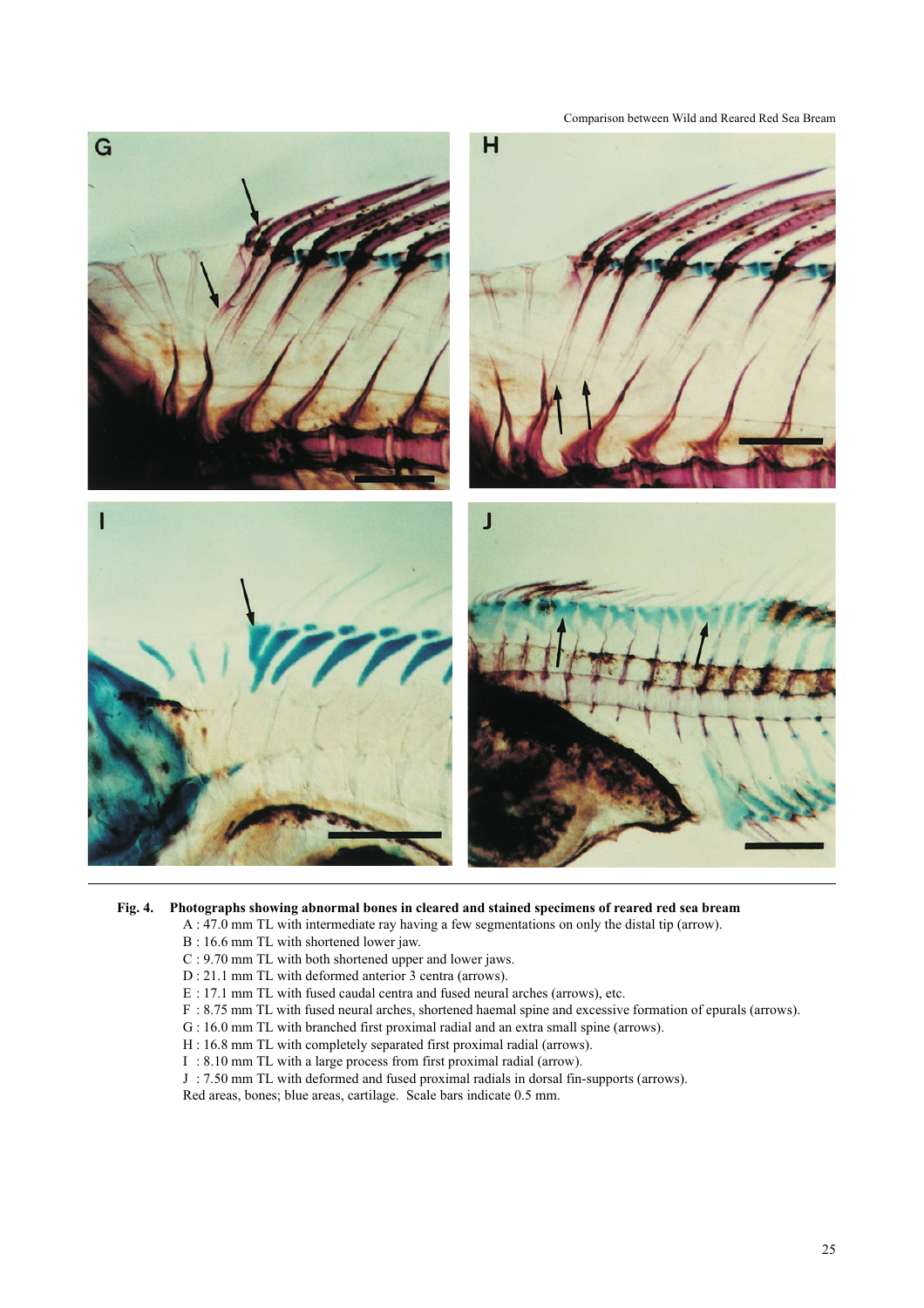Reared C group. Specimens with III-8 rays accounted for 96% in the Wild A group, 98.3% in the Wild B group, 92% in the Reared A1 group and 100% in the Reared B group, while the Reared C group contained 20% specimens with III-9 rays. The number of pectoral fin rays in the wild groups was more variable than the number of other fin rays. Specimens in 11.1% of the Wild A group and 18.6% of the Wild B group had 16 rays, although a large number of specimens had 15 rays. In the reared groups, however, specimens with 15 rays accounted for only 34% in the Reared A1 group, 36% in the Reared B group and 60% in the Reared C group: the other specimens had 14 rays. The number of pelvic fin rays did not vary in both wild and reared groups, in which all the specimens had I–5 rays, although Kohno et al. $20$ described only 5 rays even in the largest specimen examined. The number of principal caudal rays did not vary in the wild groups, in which all the specimens had 17 (9 soft rays in the upper lobe  $+ 8$  soft rays in the lower lobe) rays. In the reared groups, 12% of the specimens in the Reared A1 group and 20% in the Reared C group had 16  $(8 + 8)$  rays. In the Reared A1 group, 10% of the specimens and in the Reared B group, 18% of the specimens showed a fused ray counted as 2 (stippled bars in Fig. 3).

### 2. Bone abnormalities

The main types of bone abnormalities observed were as follows:

(1) Upper and lower jaws

Both the upper and lower jaws or only the lower jaw were shortened, along with a reduction or deformation of the dentary, premaxillary, maxillary and palatine (B and C in Fig. 4). Shortening of only the upper jaw was not frequently observed.

(2) Centrum

The first centrum was reduced, showing a triangular shape from the lateral view, along with a deformation of several posterior centra (D in Fig. 4). Successive 2 or 3 centra were deformed in the anterior region as well as in other regions of the vertebrae. The fusion of the centra mainly involved the posterior caudal vertebrae. The degree of fusion differed: the fused face between 2 centra was recognizable in some cases (E in Fig. 4), but a somewhat long centrum with 2 neural and/or 2 haemal spines was formed without a distinct fused face in other cases. A reduced triangular centrum with only a haemal spine was often formed just anteriorly to the urostyle.

(3) Neural and haemal arches and spines The tip of the neural and haemal spines was branched anteriorly and posteriorly. Adjoining neural or haemal spines were fused to each other (E and F in Fig.

4). The neural and haemal spines were shortened (F in Fig. 4), and occasionally both arch and spine were completely lacking. The fusion, shortening and lack of the neural and haemal arches and spines were frequently associated with a fusion or reduction of the centra.

(4) Predorsal

Shortening, branching and fusion of the predorsals were observed. Increase or decrease in the number of predorsals was also seen. These changes did not appear to be normal meristic variations but extreme cases due to branching or fusion.

(5) Dorsal and anal pterygiophores

The first proximal radial of the dorsal fin was branched at the tip (G in Fig. 4) or sometimes completely divided into 2 proximal radials that showed a normal appearance (H in Fig. 4). In many cases, branching of the first proximal radial was accompanied by the formation of an extra small spine (arrow in G of Fig. 4), just anteriorly to the original first one, so that the branched first proximal radial had 3 spines with secondary articulation and 1 spine with serial articulation. The deformed first proximal radial could be distinguished from the normal one even in the cartilaginous state because a relatively large process or separation of cartilage from the first proximal radial occurred (I in Fig. 4). The first proximal radial of the anal fin was not deformed unlike that of the dorsal fin. Deformation and fusion of the dorsal and anal pterygiophores were occasionally observed, especially in a reared group in which all the specimens showed many deformed proximal radials in the trunk region (J in Fig. 4).

(6) Parhypural and hypural

The parhypural and hypural 1 and 2 were fused, mostly between the parhypural and hypural 1, and between the hypural 1 and 2. The bases of the parhypural and hypural 1 and 2 were normally fused by cartilage at early stages, but the above cases resulted from the fusion of ossified structures. The hypural 5 was frequently lacking.

(7) Epural

Shortening, branching and fusion of the epurals were observed. The increase or decrease in the number of epurals did not appear to be due to normal meristic variations, but was probably caused by branching or fusion, like in the predorsals.

(8) Branchiostegal ray

The first and second branchiostegal rays were fused at the basis. A thick ray was often formed by complete fusion of these rays. Increase and decrease in the number of branchiostegal rays were also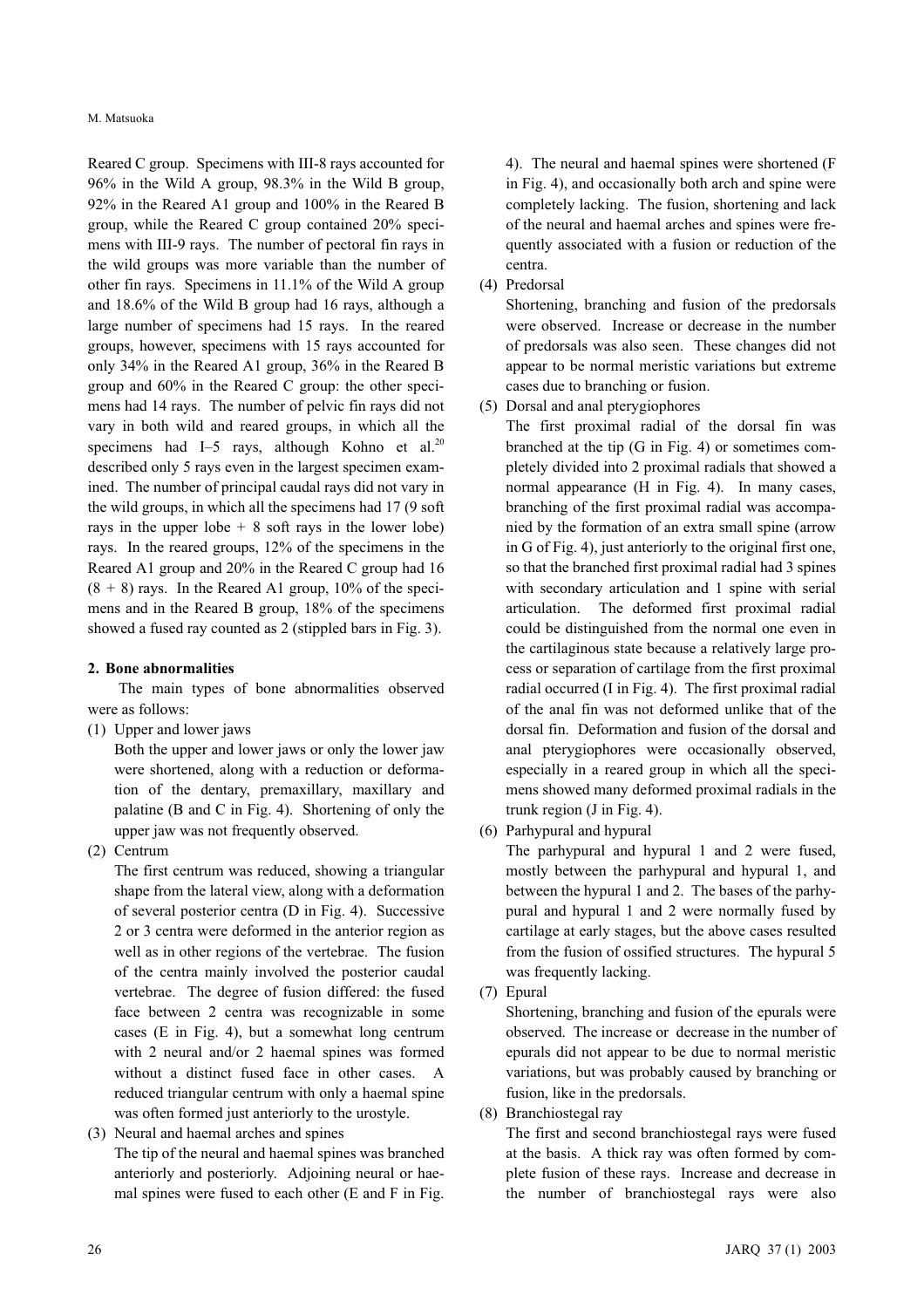observed and included as bone abnormality.

(9) Others

In a few cases, shortening, separation and lack of pleural ribs were observed. In rare cases, the tips of the pleural ribs, except for the eighth pair, were ossified and sharply pointed, but usually the tips were covered by cartilage. The most ventral actinost of the pectoral fin was deformed, sometimes with an orifice. The accessory cartilage Ac 4 was fused with

Ac 3 or Ac 5, and Ac 4 and Ac 5 were, respectively, separated into small pieces of cartilage.

Bone abnormalities were seldom observed in the head skeleton and the pectoral and pelvic fin-supports, except for the shortening of the upper and lower jaws and the deformation of the most ventral actinost.

Fig. 5 shows the number of abnormal bones classified into 12 types for 100 individuals in the wild and reared groups, respectively. In the Wild A group, there



Fig. 5. Number of abnormal bones classified into 12 types for 100 individuals in respective wild (A, B) and reared (A1, A2, B, C) groups of red sea bream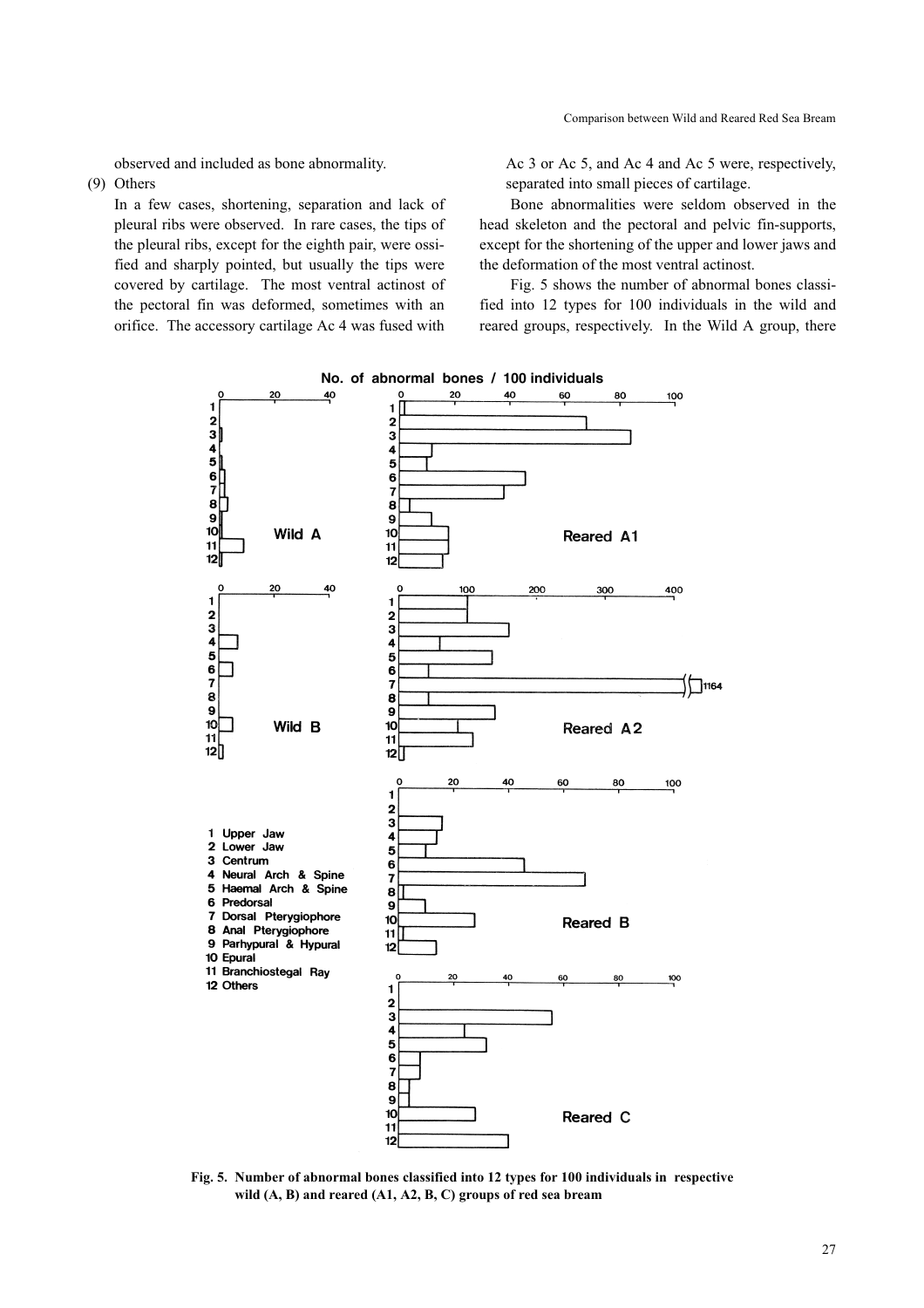were 9 cases of abnormal (including meristic variations in appearance) branchiostegal rays in which 6 cases had 7 rays. Other bone abnormalities were very few. In the Wild B group, abnormal bones affected the neural arch and spine (6.8 cases), predorsal (5.1 cases), epural (5.1 cases) and others (1.7 cases). The number of abnormal bones in all the reared groups was considerably higher than that in the wild groups. In the Reared A1 group, abnormal bones were particularly concentrated on the lower jaw (68 cases), centrum (84 cases), predorsal (46 cases) and dorsal pterygiophore (38 cases). Specimens in the Reared A2 group, grown from eggs spawned by the same parental stock as that of the Reared A1 group, showed numerous abnormal bones of almost all types. Abnormalities of the dorsal pterygiophore were observed in 1,164 cases. All the specimens examined had shortened upper and lower jaws and malformations mainly involved the centrum (160 cases), haemal arch and spine (136 cases), parhypural and hypural (130 cases), branchiostegal ray (108 cases), etc. In the Reared B group, a large number of abnormalities occurred in the predorsal (46 cases), dorsal pterygiophore (68 cases) and epural (28 cases). In the Reared C group, abnormal bones involved mainly the centrum (56 cases), neural arch and spine (24 cases), haemal arch and spine (32 cases), epural (28 cases), and others (40 cases, mostly in the pleural ribs).

Fig. 6 shows the frequency of the specimens having at least 1 abnormal bone and the average number of abnormal bones per individual in the wild and reared groups, respectively. The results in the 2 wild groups were very similar, in which about 15% of the specimens had abnormal bones and the average number of abnormal bones was about 0.2 per individual. On the other hand, the percentage of specimens with abnormal bones in the reared groups reached 96% (Reared A1), 100% (Reared



Fig. 6. Frequency (%) of specimens with at least one abnormal bone (open bar) and average number of abnormal bones per individual (stippled bar) in respective wild (A, B) and reared (A1, A2, B, C) groups of red sea bream

A2), 84% (Reared B) and 76% (Reared C). The average number of abnormal bones was 3.28 (Reared A1), 2.10 (Reared B), 2.04 (Reared C) with an extremely high value of 21.4 (Reared A2) per individual.

#### Discussion

Fowler $11$  pointed out in his review that laboratoryreared fishes generally displayed more variations in the meristic characters than natural populations of the same species. Lau and Shafland<sup>22</sup> noted that reared specimens of Centropomus undecimalis displayed more meristic variations than wild specimens, although no quantitative analysis was undertaken. The present data clearly show that the reared red sea bream exhibited considerably more variations in the numbers of vertebrae, pleural and dorsal ribs, and fin rays than the wild specimens.

In reared specimens, accurate counting of the number of vertebrae is rather difficult because of fusion and reduction. Taniguchi et al.<sup>29</sup> reported a higher incidence of reared red sea bream with 23 vertebrae (maximum, 19.6%) than in the current study. In this respect, their results may have included fusion or reduction of the centrum. Wide variations in the number of dorsal fin rays were partly associated with abnormal rays such as extra small spine and intermediate ray. The fused rays were often observed in the caudal fin. Therefore, it is suggested that meristic variations in these characters in the reared specimens may, to a certain extent, be due to abnormal formation of the bone and ray, in addition to normal variations.

The number of pectoral fin rays in the reared specimens tended to be lower than that in the wild specimens, although abnormal rays were not observed in the former. Recounting of the number of dorsal fin rays after eliminating the influence of abnormal rays also showed a similar tendency. Lower meristic counts in reared fishes than wild fishes were also reported in the vertebrae of Gadus callarias<sup>6</sup> and the scales of Salmo kamloops<sup>24</sup>. Tateishi and Ikeda<sup>31</sup> observed that the reared red sea bream had a lower average number of pectoral fin rays than the wild ones, and Tateishi et al.<sup>32</sup> tried to use this characteristic to identify artificially released red sea bream from wild ones. Lower counts of some meristic characters in reared fishes may be due to environmental differences, e.g. temperature, between wild and rearing conditions, as reviewed by Fowler<sup>11</sup> and Barlow<sup>4</sup>.

The high incidence of morphological abnormalities in reared fishes has been described by many authors. For example, Barahona-Fernandes<sup>3</sup> reported that about 90% of the specimens of reared Dicentrarchus labrax had opercular abnormalities. Komada<sup>21</sup> compared wild and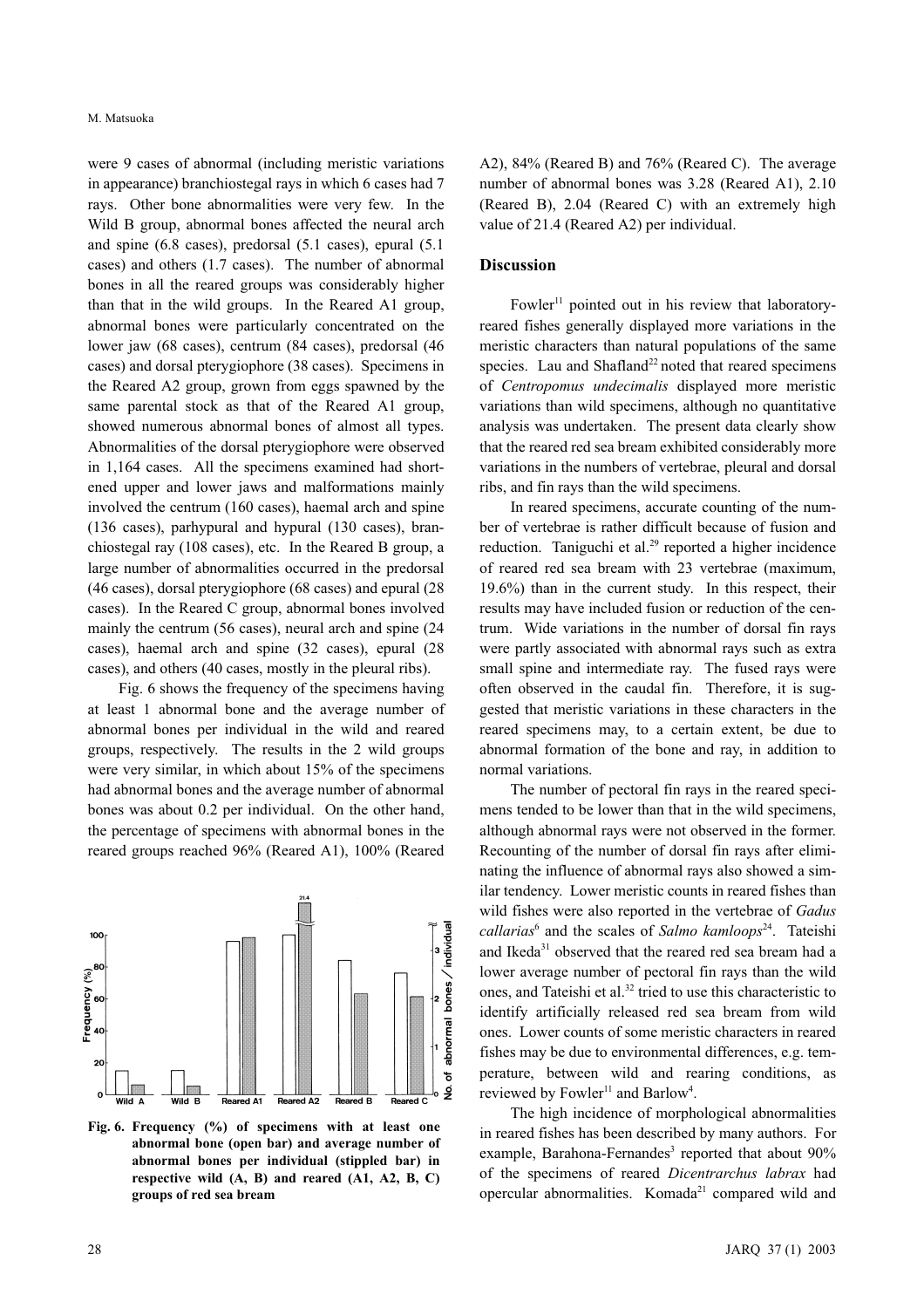reared specimens of Plecoglossus altivelis and indicated that the frequency of external morphological abnormalities in reared specimens was about 100–500 times higher than that in wild ones and the frequency of deformed vertebrae in the former was about 8–15 times higher. In the red sea bream examined here, external morphological abnormalities, except for the shortened jaws in reared specimens, were seldom observed. The majority of the specimens appeared "normal". However, detailed examination of the bones on cleared and stained specimens revealed that the frequency of specimens with abnormal bones in the reared groups was at least 5 times higher than that in the wild groups. The number of abnormal bones per individual in the reared groups was at least 10 times higher. It should be noted that there were numerous skeletal abnormalities even in the externally "normal" reared specimens.

It was demonstrated that the lordosis found in the red sea bream was related to swimbladder deformation mainly caused by nutritional deficiency<sup>12,18,19,33</sup>. The lordosis is due to a secondary deformation of the centra<sup>27</sup>. On the other hand, the majority of the skeletal abnormalities observed seemed to be directly due to abnormal bone formation such as fusion, reduction or excessive formation. The cause of such abnormal bone formation remains to be determined. Taniguchi et al.<sup>29</sup> suggested the possibility of genetic influence on skeletal abnormalities of the red sea bream. In the present study, the fishes in the Reared A1 and A2 groups were reared from eggs spawned by the same parental stock, in respective small tanks (30 L). The reared A2 group, however, showed a considerably higher incidence of abnormal bones than the Reared A1 group. Therefore, it is suggested that rearing conditions may influence more significantly abnormal bone formation than genetic factors. The fishes in the Reared B and C groups were reared in large tanks (50, 100 t). The incidence of abnormal bones in these groups was relatively lower than that of the fishes in the Reared A1 and A2 groups. Therefore, tank size may influence abnormal bone formation to some extent. The highest incidence of abnormal bones among the 12 types was different in the 4 reared groups (Fig. 5). It is assumed that various factors in the respective rearing conditions, e.g. nutrition, quality of rearing water, fish density, tank size, temperature, may be related to the different types of abnormal bone formation.

Abnormalities of reared fishes appeared to affect bones and cartilage as well as other tissues, such as the deformity of the inter-nostril epidermis $14$  is one case. Through the improvement of the rearing conditions, aquaculturists should attempt to produce larvae and juveniles which are similar in morphological, behavioral, physiological and biochemical characteristics to wild ones.

#### References

- 1. Akazaki, M. (1962) Studies on the spariform fishes-Anatomy, phylogeny, taxonomy and ecology. Spec. Rep. Misaki Mar. Biol. Inst., Kyoto Univ., 1, 1–368 [In Japanese with English summary].
- 2. Anraku, M. & Azeta, M. (1973) Difference of body components between artificially reared and natural sea bream: larva and young. Bull. Seikai Reg. Fish. Res. Lab., 43, 117–131 [In Japanese with English summary].
- 3. Barahona-Fernandes, M. H. (1982) Body deformation in hatchery reared European sea bass Dicentrarchus labrax (L). Types, prevalence and effect on fish survival. J. Fish Biol., 21, 239–249.
- 4. Barlow, G. W. (1961) Causes and significance of morphological variation in fishes. Syst. Zool., 10, 105–117.
- 5. Blaxter, J. H. S. (1975) Reared and wild fish—how do they compare? 10th Europ. Symp. Mar. Biol., 1, 11-26.
- 6. Dannevig, A. (1932) Is the number of vertebrae in the cod influenced by light or high temperature during the early stages? J. Cons. Perm. Int. Explor. Mer., 7, 60–62.
- 7. Dawson, C. E. (1964) A bibliography of anomalies of fishes. Gulf Res. Rep., 1, 308–399.
- 8. Dawson, C. E. (1966) A bibliography of anomalies of fishes. Supplement 1. Gulf Res. Rep., 2, 169–176.
- 9. Dawson, C. E. (1971) A bibliography of anomalies of fishes. Supplement 2. Gulf Res. Rep., 3, 215–239.
- 10. Dingerkus, G. & Uhler, L. D. (1977) Enzyme clearing of alcian blue stained whole small vertebrates for demonstration of cartilage. Stain Technol., 52, 229–232.
- 11. Fowler, J. A. (1970) Control of vertebral number in teleosts—an embryological problem. Q. Rev. Biol., 45, 148– 167.
- 12. Fujita, S. & Kitajima, C. (1978) Occurrence of body deformation in larvae and juveniles of red sea bream. Mar. Sci., Mon., 10, 721-727 [In Japanese].
- Gabriel, M. L. (1944) Factors affecting the number and form of vertebrae in Fundulus heteroclitus. J. Exp. Zool., 95, 105–147.
- 14. Goto, M. (1986) On the morphological abnormality of nostril in cultured red sea bream. Saibai Giken, 15, 87– 88 [In Japanese].
- 15. Hollister, G. (1934) Clearing and dyeing fish for bone study. Zoologica, 12, 89–101.
- 16. Houde, E. D. (1971) Developmental abnormalities of flatfish Achirus lineatus reared in the laboratory. Fish. Bull., 69, 537–544.
- 17. Kitajima, C. (1978) Acquisition of fertilized eggs and mass-culture of juveniles of red sea bream, Pagrus major. Spec. Rep. Nagasaki Pref. Inst. Fish., 5, 1–92 [In Japanese with English summary].
- 18. Kitajima, C. et al. (1977) Relation between curvature of vertebral column and hatchery-reared undeveloped swimbladder in red sea bream, Pagrus major. Bull. Nagasaki Pref. Inst. Fish., 3, 23-32 [In Japanese].
- 19. Kitajima, C. et al. (1981) Relationship between uninflated swim bladders and lordotic deformity in hatchery-